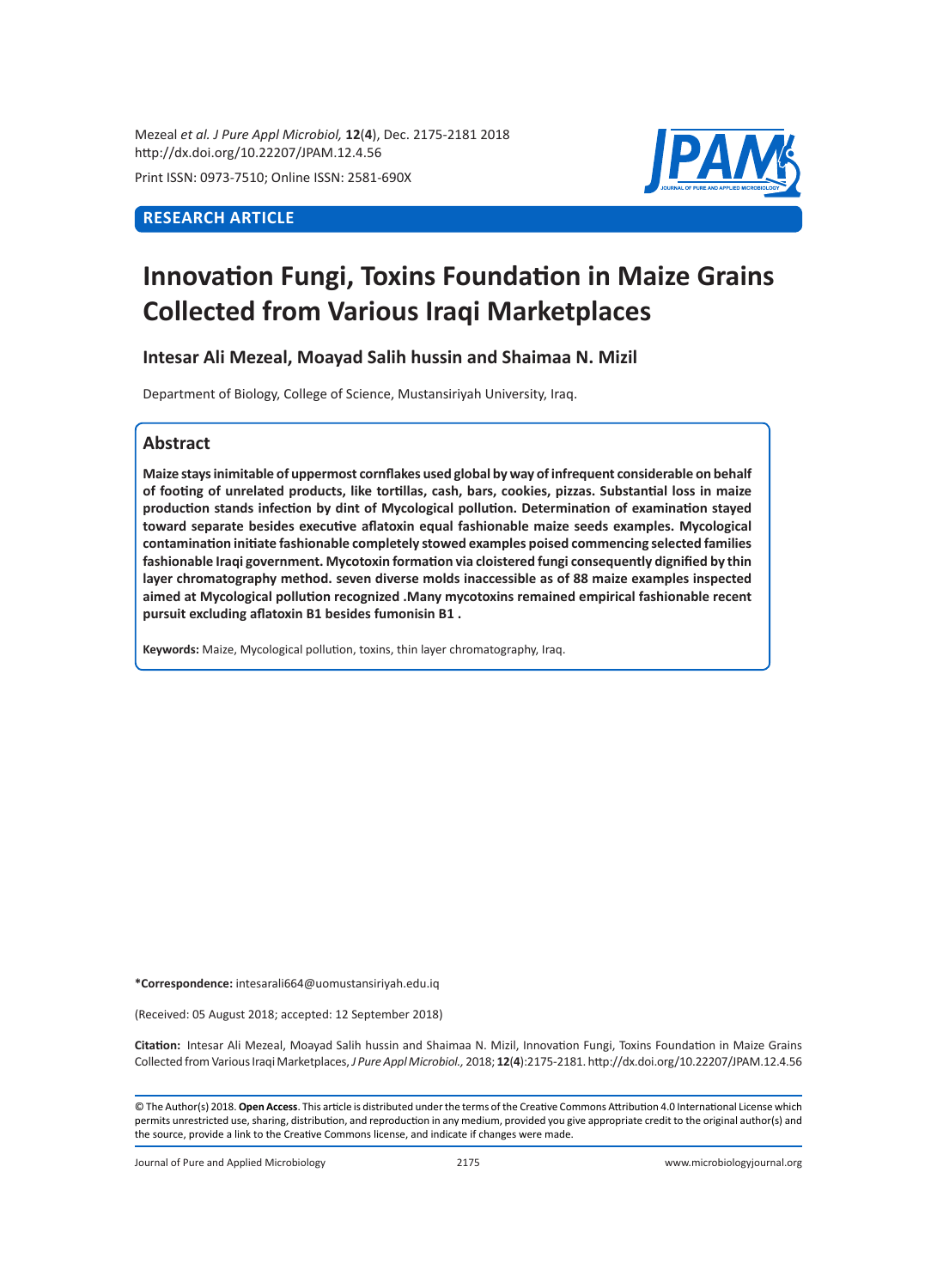#### **INTRODUCTION**

Maize (Zea mays) cornflakes produce refined lengthily concluded biosphere consumes maximum making amongst completely cornflakes (Kogbe and Adediran, 2003). Maize remains domineering cornflakes by way of substance of regime besides nutrition. Frequent molds thoughtful seeds pathogens fashionable turf otherwise storage, manufacturing frequent types of annihilation besides mycotoxin effluence (Logrieco *et al*., 2003; Torres *et al*., 2006). Fungal kinds usually invent fashionable kept particles be present Fusarium, *Aspergillus* and Penicillium, plentiful of by capabilities of generating toxins (Christensen, 1987; Lacey, 1989). Development of molds container remain ostentatious through dampness gratified of invention (Giorni *et al*.,2009; Hell *et al*., 2000), temperature besides stowage period. indications chief toward vertical of classifying molds types fashionable stowed grain, by unusual discussion aimed at mycotoxin ones, advanced container stand possible risk aimed at persons besides visceral wellbeing.

Mycotoxins describe diverse collection of lower molecular mass biochemical composites, that recent biological inactivity, twisted trendy subordinate breakdown via selected fungi types, that regularly drive toward Fusarium, *Aspergillus*, Penicillium. Subordinate metabolites obligate dangerous action collected individuals, naturally, that container remain organization by way of common pollutants interested in feedstuff besides nutrition handcuffs. Precise toxins container remain carcinogenic (fumonisins, FB, Collection 2B: conceivable cancer causing aimed at individuals), cancer causing and teratogen (ochratoxin A, OTA, Collection 2B), carcinogenic, mutation causing and teratogen (aflatoxin B1, AF, Collection 1; aflatoxin M1, Collection 2B), (Bryden, 2002). Mycotoxins harvest fashionable soil pro harvest, harvest, powerful, besides storage phases, conditions able to cumulative fungus resultant in mycotoxin formation (Candlish *et al*., 2001). Contamination risk via mycotoxins authoritative food courtesy apprehension aimed at grains besides extra field harvests. Mycotoxins touching mueslis remain cautious toward remain of greater significance biosphere done designed for humanoid beings (Bhat *et al*., 2000; Bryden, 2007).

# **Supplies and Procedure Examples gathering**

Whole ninety stowed maize grains collected commencing various Iraqi Marketplaces, grains remained registered, enclosed trendy sterile baggage, enthused toward test center then earmarked in 4°C.

# **Separation**

Connected fungi quarantined as of saved maize samples. Samples decontaminated, eroded fashionable 2 alterations decontaminated disinfected water. Maize samples discolored dehydrated trendy amongst disinfected filter papers, cultivated going on sterilized PDA(10 grains in dishes). Four duplicates dishes each media castoff every example besides hatched at 30°C. Aimed at fife days. Developed molds uncovered toward ID via help of resultant references (Booth,1971; Ellis,1979; Pitt,1979; Domsch *et al*.,1980; Kozakiewicz,1989; Klich,2002; Samson*et al*.,1995; Samson *et al*., 2002).

#### **In Maize examples Inspection of B1 and G1**

Aflatoxins uninvolved as of Maize tasters discussing toward process characterized via (Schuller *et al*.,1983). 25 gram of all Maize example remained supplementary to (250) ml tapering hipflask containing (25) ml disinfected water then (50) ml chloroform. hipflasks shocked meant for 30 minutes via shaker , suspensions filtered. following chloroform excerpts disinfected execution to (Takeda *et al*., 1979) , Elutes faded toward aridity on vapor bath. All balance stayed re-dissolved in (1) ml chloroform, Aflatoxins tested on (TLC) sheet , penetrated by silica gel, all sample extract cover aflatoxins stayed loaded in silica gel dishes standard aflatoxins B1, G1. dishes well-known fashionable a glass jar cover chloroform-acetone (9:1) v/v by way of evolving in credit. Aflatoxins restrained by way of nominated via (Shannon *et al*., 1983; FAO,2004). Magnitudes stayed accomplished done fluorescence at (370) nm.

## **Investigation about aflatoxins produced by**  *Aspergillus flavus*

Method expected in present inspection approved out discussing to (A.O.A.C., 1984). (1) ml aliquot from spore suspension (10-6) used to infect (250) ml tapering flask cover (100)ml from Medium (Czapek's Doxtros Agar), flask hatched to ten days in dark at 30°C. in end of gestation

Journal of Pure and Applied Microbiology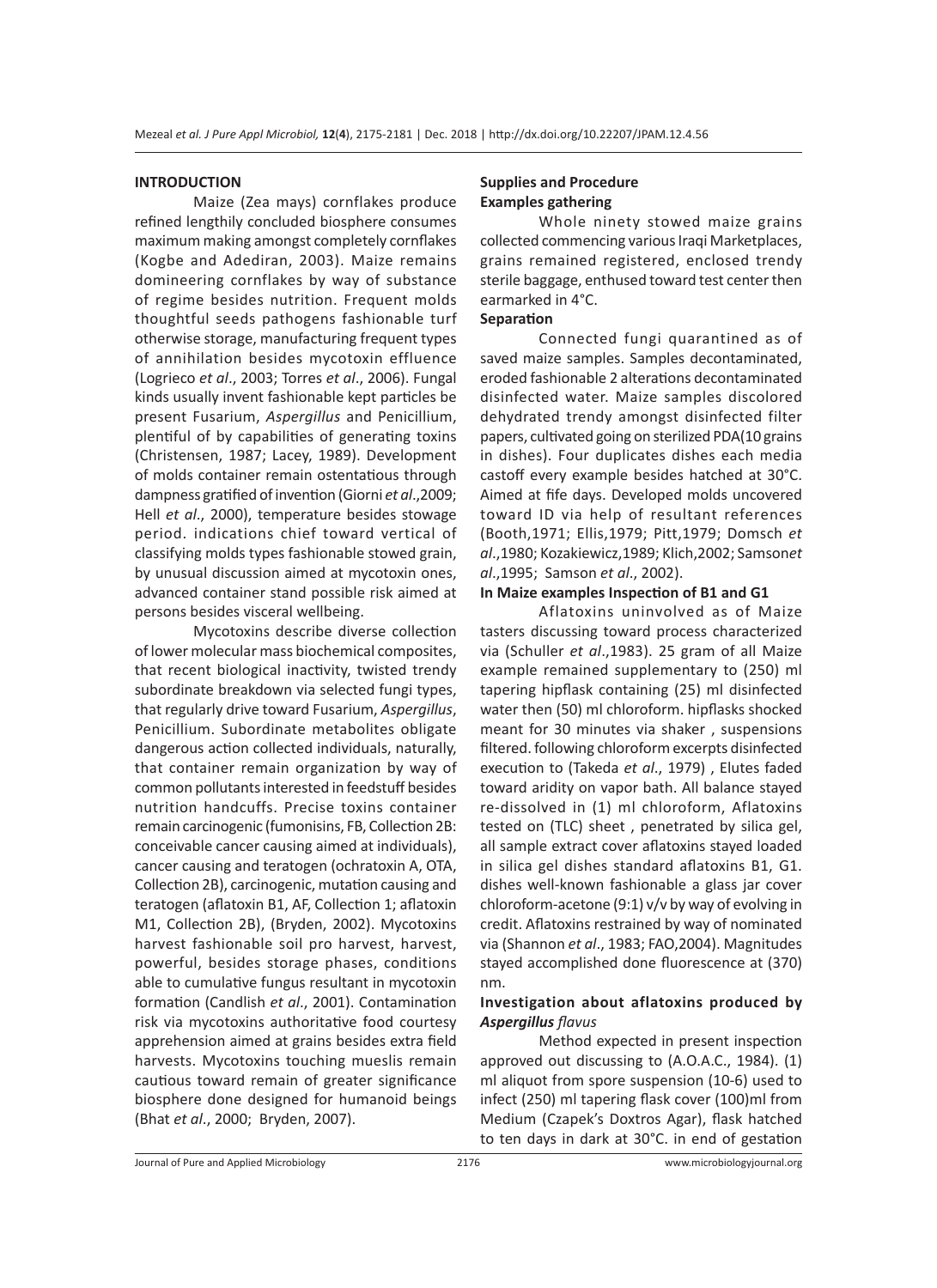| <b>Index 1.</b> Toxins in Maize samples |                         | Index 1. continues      |                   |                                                 |                                    |
|-----------------------------------------|-------------------------|-------------------------|-------------------|-------------------------------------------------|------------------------------------|
| Maize<br>examples                       | AFB1 (µg/kg<br>dry wt.) | AFG1 (µg/kg<br>dry wt.) | Maize<br>examples | $AFB1(\mu g/kg)$<br>dry wt.)                    | $AFG1$ ( $\mu$ g/ $kg$<br>dry wt.) |
| CB1                                     | 391                     | 80                      | CB51              | 700                                             | 80                                 |
| CB <sub>2</sub>                         | 30                      | $\boldsymbol{0}$        | CB52              | 300                                             | 60                                 |
| CB <sub>3</sub>                         | 358                     | 150                     | CB53              | 100                                             | 40                                 |
| CB <sub>4</sub>                         | 0                       | $\boldsymbol{0}$        | CB54              | 80                                              | 0                                  |
| CB <sub>5</sub>                         | 98                      | 50                      | CB55              | $\boldsymbol{0}$                                | 40                                 |
| CB <sub>6</sub>                         | 100                     | 100                     | CB56              | 100                                             | 80                                 |
| CB <sub>7</sub>                         | 245                     | 700                     | CB57              | $\boldsymbol{0}$                                | 0                                  |
| CB <sub>8</sub>                         | 0                       | $\boldsymbol{0}$        | <b>CB58</b>       | $\boldsymbol{0}$                                | $\boldsymbol{0}$                   |
| CB <sub>9</sub>                         | 685                     | 780                     | CB59              | 0                                               | 660                                |
| <b>CB 10</b>                            | 745                     | 700                     | CB60              | 500                                             | 80                                 |
| CB 11                                   | 145                     | 100                     | CB61              | 120                                             | 400                                |
| <b>CB 12</b>                            | $\boldsymbol{0}$        | 0                       | CB62              | 80                                              | 0                                  |
| <b>CB 13</b>                            | 0                       | $\boldsymbol{0}$        | CB63              | $\boldsymbol{0}$                                | 0                                  |
| CB14                                    | 215                     | 300                     | CB64              | 40                                              | 80                                 |
| CB15                                    | 70                      | 40                      | CB65              | $\boldsymbol{0}$                                | $\boldsymbol{0}$                   |
| CB16                                    | 90                      | $\boldsymbol{0}$        | CB66              | 0                                               | 0                                  |
| CB17                                    | 790                     | 750                     | CB67              | 80                                              | 100                                |
| <b>CB 18</b>                            | 445                     | $\boldsymbol{0}$        | <b>CB68</b>       | 200                                             | 100                                |
| CB19                                    | 0                       | $\boldsymbol{0}$        | CB69              | $\boldsymbol{0}$                                | $\boldsymbol{0}$                   |
| <b>CB20</b>                             | 40                      | 80                      | <b>CB70</b>       | 90                                              | $\boldsymbol{0}$                   |
| CB21                                    | 155                     | 90                      | CB71              | 540                                             | 40                                 |
| <b>CB22</b>                             | 30                      | 40                      | CB72              | 30                                              | 660                                |
| C B23                                   | 0                       | $\boldsymbol{0}$        | CB73              | $\boldsymbol{0}$                                | 0                                  |
| CB <sub>24</sub>                        | 300                     | 380                     | CB74              | 0                                               | $\boldsymbol{0}$                   |
| CB <sub>25</sub>                        | 280                     | 40                      | CB75              | 80                                              | 100                                |
| CB26                                    | $\boldsymbol{0}$        | $\boldsymbol{0}$        | CB76              | 0                                               | $\boldsymbol{0}$                   |
| <b>CB27</b>                             | 80                      | 40                      | CB77              | 90                                              | 200                                |
| CB <sub>28</sub>                        | 700                     | 80                      | CB78              | 645                                             | 0                                  |
| CB <sub>29</sub>                        | 0                       | $\boldsymbol{0}$        | CB79              | 750                                             | 800                                |
| <b>CB30</b>                             | 700                     | 0                       | <b>CB80</b>       | $\boldsymbol{0}$                                | $\boldsymbol{0}$                   |
| CB31                                    | 40                      | 200                     | CB81              | 55                                              | $\boldsymbol{0}$                   |
| CB32                                    | 100                     | 80                      | <b>CB82</b>       | 30                                              | $\boldsymbol{0}$                   |
| CB33                                    | 800                     | 380                     | CB83              | 800                                             | 765                                |
| CB34                                    | 0                       | $\boldsymbol{0}$        | CB84              | 90                                              | 60                                 |
| CB35                                    | $\boldsymbol{0}$        | 40                      | CB85              | 755                                             | 300                                |
| CB36                                    | 100                     | $\boldsymbol{0}$        | <b>CB86</b>       | $\boldsymbol{0}$                                | $\boldsymbol{0}$                   |
| <b>CB37</b>                             | 380                     | 380                     | <b>CB87</b>       | 200                                             | 0                                  |
| CB38                                    | 600                     | 40                      | <b>CB88</b>       | 365                                             | 460                                |
| CB39                                    | 800                     | 760                     | CB89              | 0                                               | $\boldsymbol{0}$                   |
| CB40                                    | 60                      | $\mathbf 0$             | CB90              | 335                                             | 0                                  |
| CB41                                    | 400                     | 400                     |                   |                                                 |                                    |
| CB42                                    | 0                       | $\boldsymbol{0}$        |                   | Maximum concentration of (AFB1) verified by     |                                    |
| CB43                                    | 380                     | $\boldsymbol{0}$        |                   | (CB33,CB39) 800 (µg/kg dry wt.). while Maximum  |                                    |
| CB44                                    | 100                     | 750                     |                   | concentration of (AFG1) verified by (CB 10) 780 |                                    |
| CB45                                    | 0                       | 0                       | (µg/kg dry wt.).  |                                                 |                                    |
| CB46                                    | 180                     | 40                      |                   |                                                 |                                    |
| CB47                                    | 40                      | 80                      |                   |                                                 |                                    |
| <b>CB48</b>                             | 400                     | $\boldsymbol{0}$        |                   |                                                 |                                    |
| CB49                                    | 0                       | 0                       |                   |                                                 |                                    |

Mezeal *et al. J Pure Appl Microbiol,* **12**(**4**), 2175-2181 | Dec. 2018 | http://dx.doi.org/10.22207/JPAM.12.4.56

CB50 0 0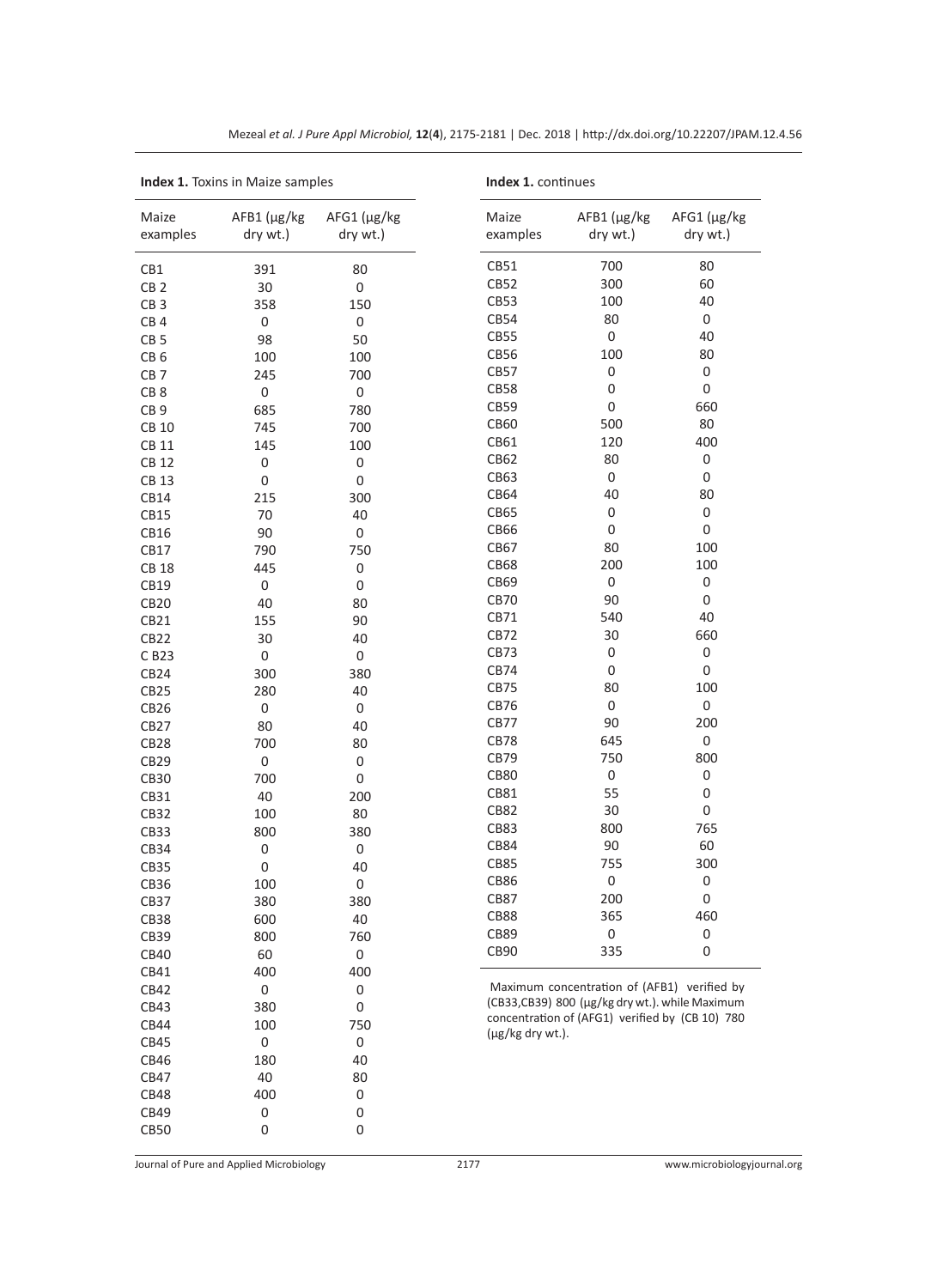| Mezeal et al. J Pure Appl Microbiol, 12(4), 2175-2181   Dec. 2018   http://dx.doi.org/10.22207/JPAM.12.4.56 |  |
|-------------------------------------------------------------------------------------------------------------|--|
|-------------------------------------------------------------------------------------------------------------|--|

**Table 2.** Production Aflatoxins

**Table 2.** Continues

| Examples                                             | $AFB1(\mu g/$<br>kg dry wt.) | $AFG1$ ( $\mu$ g/<br>kg dry wt.) |
|------------------------------------------------------|------------------------------|----------------------------------|
| Aspergillus flavus CB1                               | 200                          | 0                                |
| Aspergillus flavus CB 2                              | 0                            | 0                                |
| A Aspergillus flavus CB 3                            | 180                          | 200                              |
| Aspergillus flavus CB 5                              | 0                            | 0                                |
| Aspergillus flavus CB 6                              | 100                          | 0                                |
| Aspergillus flavus CB 7                              | 60                           | 400                              |
| Aspergillus flavus CB 9                              | 400                          | 380                              |
| Aspergillus flavus CB 10                             | 320                          | 440                              |
| Aspergillus flavus CB 11                             | 100                          | 0                                |
| Aspergillus flavus CB 14                             | 80                           | 300                              |
| Aspergillus flavus CB 15                             | 0                            | 0                                |
| Aspergillus flavus CB 16                             | 0                            | 0                                |
| Aspergillus flavus CB 17                             | 380                          | 380                              |
| Aspergillus flavus CB 18                             | 300                          | 0                                |
| Aspergillus flavus CB 20                             | 0                            | 60                               |
| Aspergillus flavus CB 21                             | 100                          | 0                                |
| Aspergillus flavus CB 22                             | 0                            | 0                                |
| Aspergillus flavus CB 24                             | 80                           | 100                              |
| Aspergillus flavus CB 25                             | 200                          | 0                                |
| Aspergillus flavus CB 27                             | 0                            | 0                                |
| Aspergillus flavus CB 28                             | 380                          | 0                                |
| Aspergillus flavus CB 30                             | 200                          | 0                                |
| Aspergillus flavus CB 31                             | 0                            | 60                               |
| Aspergillus flavus CB 32                             | 0                            | 40                               |
| Aspergillus flavus CB 33                             | 200                          | 140                              |
| Aspergillus flavus CB 36                             | 0                            | 0                                |
| Aspergillus flavus CB 37                             | 180                          | 200                              |
| Aspergillus flavus CB 38                             | 300                          | 0                                |
| Aspergillus flavus CB 39                             | 380                          | 380                              |
| Aspergillus flavus CB 40                             | 0                            | 0<br>160                         |
| Aspergillus flavus CB 41                             | 300<br>200                   | 0                                |
| Aspergillus flavus CB 43<br>Aspergillus flavus CB 44 | 0                            | 300                              |
| Aspergillus flavus CB 46                             | 80                           | 0                                |
| Aspergillus flavus CB 47                             | 0                            | 0                                |
| Aspergillus flavus CB 48                             | 180                          | 0                                |
| Aspergillus flavus CB 51                             | 380                          | 20                               |
| Aspergillus flavus CB 52                             | 200                          | 0                                |
| Aspergillus flavus CB 53                             | 0                            | 0                                |
| Aspergillus flavus CB 54                             | 0                            | 0                                |
| Aspergillus flavus CB 56                             | 0                            | 0                                |
| Aspergillus flavus CB 59                             | 0                            | 380                              |
| Aspergillus flavus CB 60                             | 280                          | 60                               |
| Aspergillus flavus CB 61                             | 40                           | 380                              |
| Aspergillus flavus CB 62                             | 0                            | 0                                |
| Aspergillus flavus CB 64                             | 0                            | 80                               |
| Aspergillus flavus CB 67                             | 80                           | 0                                |
| Aspergillus flavus CB 68                             | 100                          | 0                                |
| Aspergillus flavus CB 70                             | 0                            | 0                                |
| Aspergillus flavus CB 71                             | 200                          | 0                                |
|                                                      |                              |                                  |

| Examples                 | $AFB1$ ( $\mu$ g/<br>kg dry wt.) | $AFG1(\mu g)$<br>kg dry wt.) |
|--------------------------|----------------------------------|------------------------------|
| Aspergillus flavus CB 72 | U                                | 300                          |
| Aspergillus flavus CB 75 | 20                               | O                            |
| Aspergillus flavus CB 77 | O                                | 100                          |
| Aspergillus flavus CB 78 | 380                              | Ω                            |
| Aspergillus flavus CB 79 | 280                              | 380                          |
| Aspergillus flavus CB 81 | U                                | Ω                            |
| Aspergillus flavus CB 82 | O                                | U                            |
| Aspergillus flavus CB 83 | 380                              | 380                          |
| Aspergillus flavus CB 84 | U                                | Ω                            |
| Aspergillus flavus CB 85 | 300                              | 100                          |
| Aspergillus flavus CB 87 | 100                              | U                            |
| Aspergillus flavus CB 88 | 200                              | 300                          |
| Aspergillus flavus CB90  | 160                              |                              |

Extreme concentration of (AFB1) standard by *Aspergillus flavus* CB 9 (400), while less concentration showing by *Aspergillus flavus* CB 75 (20). Approximately (AFG1) extreme concentration standard by *Aspergillus flavus* CB 10 (440), while fewer concentration obtainable by *Aspergillus flavus* CB 51 (20).

period, all flask filtered. excerpt conserved by way of nominated beforehand, by way of investigation of maize samples. Mycelia growing verbal as dry mass of mycelia mass collected after removal of aflatoxins, parching at 70°C for (1) day (Kane and Mullins,1973).

#### **RESULTS & DISCUSSION**

## **Investigation for sequestered Fungi established in collected samples**

Values indicators exposed in Fig. 1 examination 90 example of grain kept in market places, composed randomly as of selected respects of Iraq. Sample alteration in stabilities of types of molds remote, occurrence ratio in examples, fraction of incidence in examples reviewed. Data available separation, ID of as (8) different fungi insulated by 90 maize examples observed to fungal pollution (Figure1).

Contamination occurs over insignificant quantities of microbes contaminating particle as working into storing starting harvest in handling, stowage apparatus or as of spores formerly existing in stowage buildings (RRI, 2006).

Colletotrichum, *Aspergillus*, Mucor, Rhizopus, Botryodiplodia and Macrophomina,

Journal of Pure and Applied Microbiology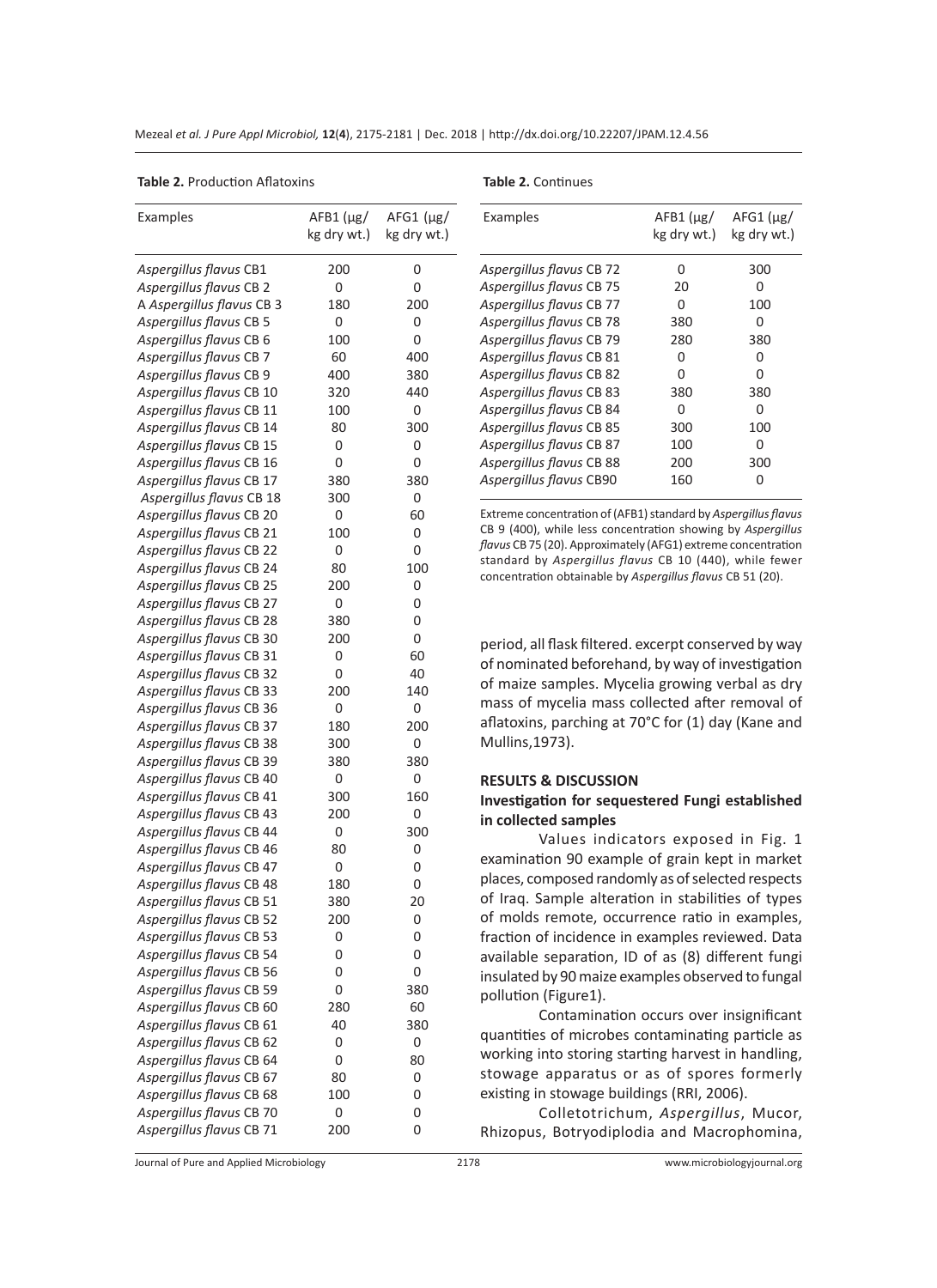existed designated by (Amadi and Oso, 1996). Talking on the way to (Alabi, 1989) , highest shared stowage fungi (Penicilium, *Aspergillus*). Grains penetration via microbes remains a shared and predominant distinctiveness designated. (Amadi, 2002) consumed too designated certain fungi including, *A. niger, R. stolonifer, A.solani, P. italicum*  and *F.solanum* tested grains.

Values in (Fig. 1) obtainable *Aspergillus flavus* standard extreme ratio of incidence (65.3) flowed by *Aspergillus niger* standard (64.4). While lowest ratio standard (13.4%, 17.9) by Mucor, Rhizopus stolonifer correspondingly.



**Fig. 1.** Sequestered Fungi established in samples

Values shown *Aspergillus flavus* standard extreme ratio of frequency (87.9) ran by *Aspergillus niger*, *Aspergillus parasiticus* (86.5, 79.1 ) correspondingly. Although lowest ratio of frequency standard (6.9 % , 22.8 ) in Mucor, Rhizopus stolonifer correspondingly. Instructions on occurrence besides relative proportion of mycotoxigenic fungi very appreciated and compulsory for added working out on toxin producing fungi besides epidemiological denotation in maize. Frequent kinds of molds crop mycotoxins like *Aspergillus*, Penicillium are mycotoxigenic molds responsible for typical of mycotoxin contamination (Palumbo *et al*., 2008) . **Aptitude to yield AFB1, AFG1 in Maize** 

Values in(Index1) existing ability to harvest (AFB1) in grains recorded in (63) examples, while (AFG1 ) recorded in (50) examples.

Several previous detectives obligate designated cornflakes grain in growing as well as grape development characterize diet ecosystems that occupied via mycotoxigenic fungi, that biased via abiotic effects like typical temperature, relative humidity chiefly at a microclimate level besides storing conditions in frequent regions universally ecosphere (Castellari *et al*., 2010; Magan *et al*., 2010). Contamination might be due to protracted old-fashioned storing of presented corn in unsuccessful environmental disorder including great moisture besides temperature. Corn placed for extended time are extra vulnerable than again composed corn. Insects and rodents might also be donated to worsening the grains quickly, increasing corn mycoflora through lengthy period storing (Hussein and Brasel, 2001). So, practice of dressed agricultural does would discourage fungal growth besides mycotoxin production would be indispensable to reduction mycotoxin percentage in corn, corn products.

# **Production Aflatoxins by** *Aspergillus flavus*  **separates**

Values obtainable in (Index 2) refer to general variation of aflatoxins creation tangible among confirmed separates of *Aspergillus flavus*.

This is residual toward genomic modification aimed at strain, that replicated in quantity, reputation of formation via incurable metabolic paths in place of fungi confirmed variance (Liu *et al*., 2006). Aflatoxins have uppermost commanding visibly fashionable mycotoxins in cultivated crops. Aflatoxins created via several types as *Aspergillus flavus*, *Aspergillus nomius* (Varga and Samson, 2008). Previous instructions documented *Aspergillus* mycotoxigenic in saved crap, mycotoxins besides aflatoxins in varied applications (Pacin*et al*., 2009; Moreno *et al*., 2009). Nearby is a general propensity toward increase consumption of breakfast muesli besides cornflakes. Here is an inclusive preparation consumption of muted grains by mycotoxins is a endangerment for animal , human health, besides can lead to an important commercial. Instruction of the environs clue to fungi growing in storage and production of mycotoxins selected that grain dampness contented is unique of greatest important effects (Giorni *et al*., 2009).

Journal of Pure and Applied Microbiology 2179 www.microbiologyjournal.org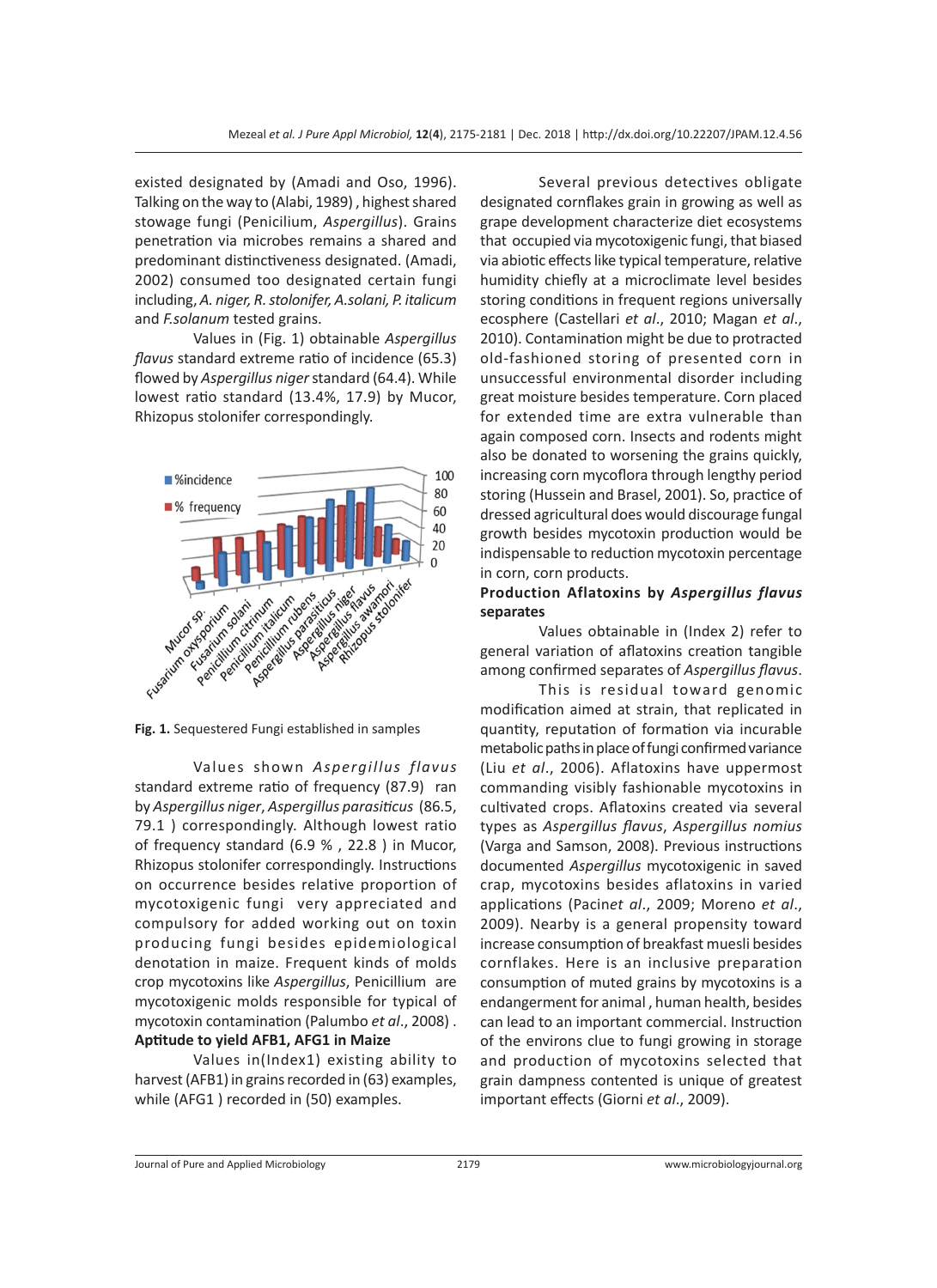#### **REFERENCES**

- 1. A.O.A.C. Official Methods of Analysis of Association of Official Analytical Chemists14 th ed., AOAC, Chapter 26, 1984; pp: 447-484(Natural Poisons), Washington V.A .
- 2. Alabi RO. Mycology and National Development: Mobilization of Fungal Products for Life More Abundant. Inaugural Lecture. University of Ilorin, Ilorin, *Niger*ia. 1989.
- 3. Amadi JE. Studies on the mycoflora of sugarcane (*Saccharum officinarum*) seeds and their importance in the nursery. *NISEB J.* 2002; **2**(1): 89-95.
- 4. Amadi JE, Oso BA. Mycoflora of Cowpea Seeds (*Vigna unguiculata* L.) and their effects on seed nutrient content and germination. *Niger. J. Sci.* 1996; **30**: 63-69.
- 5. Bhat RV, Shetty HPK, Vasanthi S. *Human and animal health significance of mycotoxin in sorghum*. 2000; **18**: 107–115.
- 6. Booth, C. The Genus Fusarium. 1st ed., 1971; p.237. Commonwealth Mycological Institute, Kew Surrey, England.
- 7. Bryden WL. Mycotoxins in the food chain, human health implications. *Asia Pac J Clin Nutr,* 2007; **16**: 95–101.
- 8. Bryden, W.L. Mycotoxins in the food chain: Human health implications. *Mutagenesis.* 2002; **17**: 471–481.
- 9. Candlish AAG, Pearson SM, Aidoo KE, Smith JE, Kell B, Irvine H. A. survey of ethnic foods for microbial quality and aflatoxin content. *Food Addit. Contaminants,* 2001; **18**: 129-136.
- 10. Castellari, C., F. Marcos Valle, J. Mutti, L. Cardoso and R Bartosik. Toxigenic fungi in corn stored in hermetic plastic bags. *Julius-Kühn-Archiv,* 2010; **425**: 501-504.
- 11. Christensen, C.M. Field and storage fungi. In: *Beuchat LR (Ed) Food and Beverage Mycology.*  New York,Van Nostrand Reinhold, 1987; pp. 211- 232.
- 12. Domsch, K. W., Gams, W. and Anderson, T. H. *Compendium of Soil Fungi,* 1980; pp.1-859 Academic Press, London.
- 13. Ellis, M. B. More Dematiaceous Hyphomyctes. Commonwealth Mycological Institute, Kew, Surrey, UK. 1976.
- 14. FAO. FAO Food and Nutrition paper 81 Worldwide Regulations for Mycotoxins in Food and Feed in 2003, Rome, Italy, 2004.
- 15. Giorni, P., Battilani, P., Magan, N. Effect of solute and matric potential on in vitro growth and sporulation of strains from a new population of *Aspergillus flavus* isolated in Italy. *Fungal Ecology.* 2009; **1**: 101-106.
- 16. Hell, K., Cardwell, K.F., Setamou, M., Poehling, H.M. The influence of storage practices on aflatoxin contamination in maize in four agroecological zones of Benin West Africa. *Journal of Stored Products Research*. 2000; **36**: 365-382.
- 17. Hussein, S.H. and J.M. Brasel. Toxicity, metabolism and impact of mycotoxin on humans and animals. *Toxicology,* 2001; **167**: 101-134.
- 18. Kane, B. E. and Mullins, J. T. Thermophilic fungi in a municipal waste compost system. *Mycologia.*  1973; **65**: 1087-1100.
- 19. Klich, M. A. Identification of common *Aspergillus* species*.* 2002; p. 116. Utrecht ,Netherlands: *Centraalbureau voor* Schimmelcultures.
- 20. Kogbe J.O.S. and JA Adediran. Influence of nitrogen, phosphorus and potassium application on the yield of maize in the Savanna zone of *Niger*ia. *Afr J Biotechnol,* 2003; **2**: 345-349
- 21. Kozakiewicz, Z. *Aspergillus* species on stored products Mycological Papers, 1989; **161**: 1 C.A.B. International Mycological Institute, Kew, Surrey, UK.
- 22. Lacey, J., Pre- and post-harvest ecology of fungi causing spoilage of foods and other stored products. *Journal of Applied Bacteriology Symposium Supplement,* 1989; 11S-25S.
- 23. Liu, Z., Gao, J., and Yu, J. Aflatoxins in stored maize and rice grains in liaoning province china. *J Stored Prod Res,* 2006; **42**: 468–479.
- 24. Logrieco A, Bottalico A, Mule G, Morelti A and Perrone G. Epidemiology of toxigenic fungi and their associated mycotoxins for some Mediterranean crops. *European J Plant Pathol,* 2003; **109**; 645-667 .
- 25. Magan, N., D. Aldred, R. Hope and D. Mitchell. Environmental factors and interactions with mycobiota of grain and grapes: effects on growth, deoxynivalenol and ochratoxin production by Fusarium culmorum and *Aspergillus* carbonarius. *Toxins,* 2010; **2**: 353-366.
- 26. Moreno Cunha, E., Tironi García, G., Ono, M.A., Vizoni, E., Kawamura, O., Hirooka, E.Y., Sataque Ono, E.Y.Co-ocurrence of mycotoxins in corn samples from the Northern region of Paraná State, Brazil. *Food Chemistry.* 2009; **116**: 220- 226.
- 27. Pacin, A.M., Bovier, E.C., González, H.L., Whitechurch, E.M., Martínez, E.J., Resnik, S. Fungal and fumonisins contamination in Argentine mayze (Zea mays L.) solo bags. *Journal of Agricultural and Food Chemistry.* 2009; **57**: 2778-2781.
- 28. Palumbo, J.D., T.L. O'keeffe and H.K. Abbas. *Microbial interactions with mycotoxigenic fungi and mycotoxins Toxin Reviews,* 2008; **27**: 261-